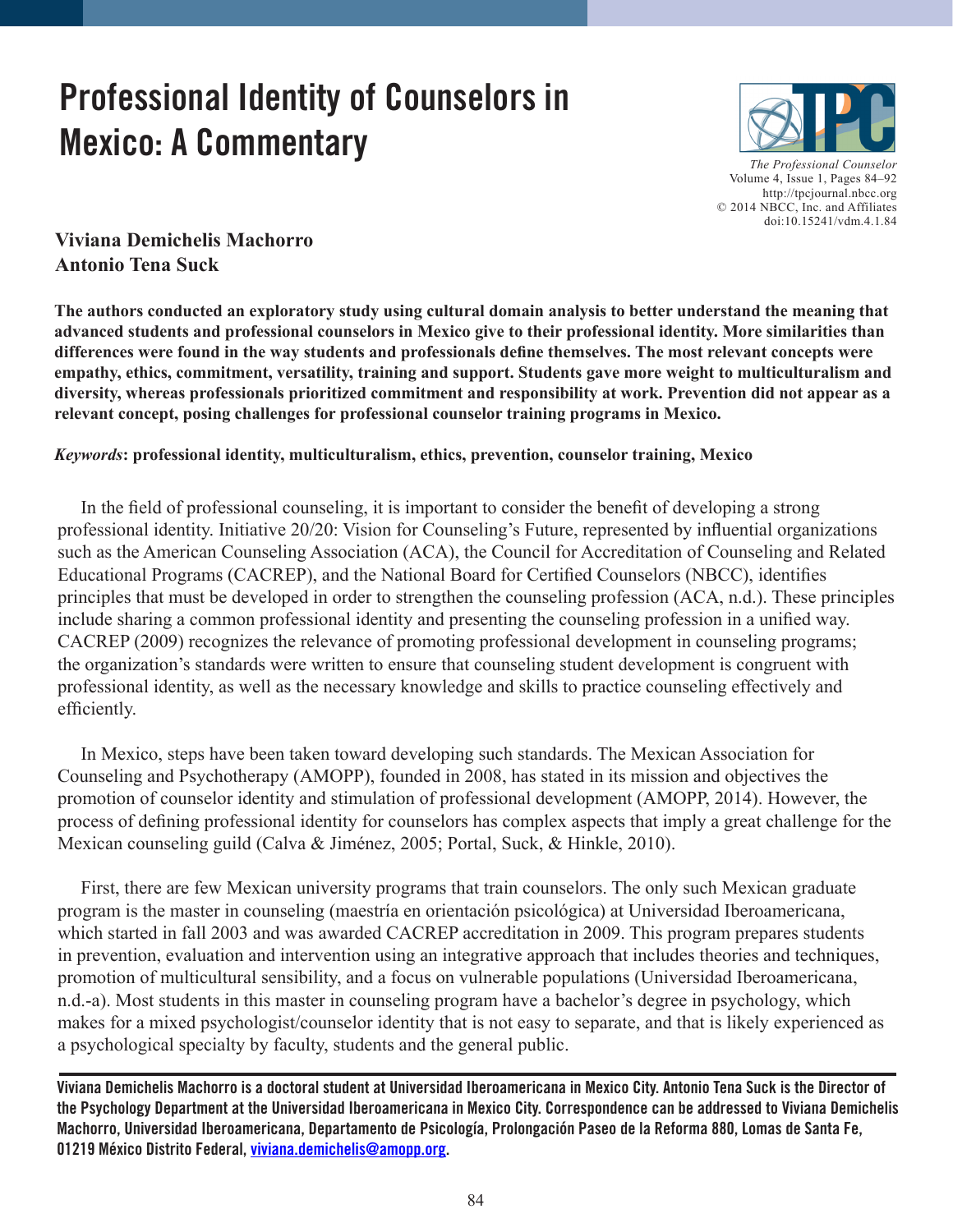In contrast to countries like the United States and Canada, where a bachelor's degree is awarded first and students professionalize afterward at the graduate level, in Mexico, students professionalize at the undergraduate level, which promotes professional identity at this point. Thus, in Mexico the possibility of studying for an undergraduate professional program in counseling does not exist, which contributes to the difficulty of counseling being recognized as an independent profession.

 There are plenty of reasons to study the professional identity of counselors in Mexico. First, counseling awareness within the community could be increased, making counseling accessible to a population that needs quality mental health services. The Mexican Poll of Psychiatric Epidemiology (ENEP) of the National Institute of Psychiatry reveals that 28.6% of the population presents some type of psychiatric disorder at some point in life, mostly anxiety (14.3%), followed by the use of illegal substances (9.2%) and affective disorders (9.1%). Nevertheless, despite this high incidence of mental health problems, only 10% of the population that presents with a mental disorder receives the attention it needs (Medina-Mora et al., 2003).

Secondly, there is limited professional literature in Mexico regarding professional counseling. Searching behavioral science databases revealed only one reference in a Mexican book regarding psychologists' professional identity (Harsh, 1994) and no articles about counselors' professional identity. If the professional identity of counselors in Mexico were more defined, it could help prospective students who are interested in studying counseling. It also could help practicing counselors form a solid base to serve as a platform to strengthen and enrich their professional behavior and clarify their professional identity. Neukrug (2007) has stated that when counselors find out who they are, they will know their limits and relationships with other professions. Therefore, the authors explored the professional identity of counselors in Mexico to better understand their definitive characteristics.

 Professional identity, according to Balduzzi and Corrado (2010), is the definition one makes about self in relation to work and an occupational guild. It begins with training, during which professional identity can be promoted or obstructed, and includes interactions with others as well as modeling. Counselors begin to develop professional identity as they are trained (Auxier, Hughes, & Kline, 2003; Brott & Myers, 1999), integrating personal characteristics in the context of a professional community (Nugent & Jones, 2009). Brott and Myers (1999) studied how professional identity is developed among school counseling graduate students in the United States and reported that counselors develop an identity that serves as a reference for professional decisions and assumed roles. These researchers used grounded theory to explain the identity development process of counselors in training. First, students go through a stage of dependence to attain the stage of independence at which the locus of control is internal and the counseling student has the opportunity for self-evaluation without external evaluation. In this advanced stage, experience is integrated with theory, joining personal and professional identities.

 To analyze the development of professional identity in counseling students in the United States, Auxier et al. (2003) developed their research from a constructivist model that assumed reality is socially developed, determined by the place where it is elaborated and based on the participants' experience. They developed the model of "recycling identity formation processes" (p. 32). This model explains that for constructing an identity, a person needs to go through (a) conceptual learning via classes and lectures; (b) experiential learning by practices, dynamics and internship; and (c) external evaluation from teachers, supervisors, coworkers and clients.

Nelson and Jackson (2003) wanted to better understand the development of professional identity among Hispanic counseling students in the United States. They conducted a qualitative study and found seven relevant topics: knowledge, personal growth, experience, relationships, achievements, costs, and perceptions of the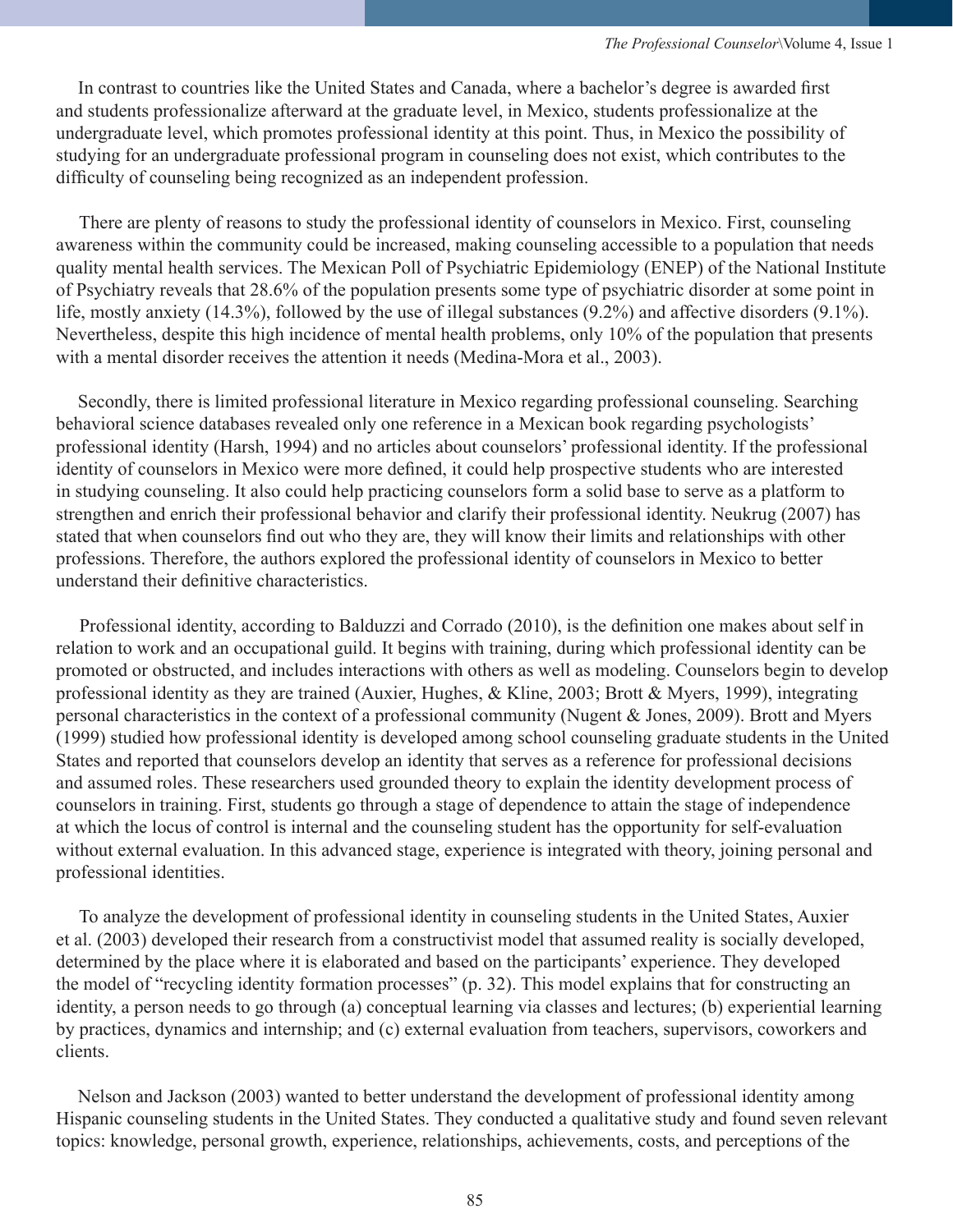counseling profession (Nelson & Jackson, 2003). Although the results were congruent with other findings, such as the need to be accepted and included, relationships such as those available from caring faculty or the support of family and friends were identified as meaningful factors that contribute to formation of a professional identity.

 Similarly, du Preez and Roos (2008) used social constructivism to analyze the development of professional identity in South African students between the fourth and last year of their studies as undergraduate counselors. Participants elaborated on visual and written projects regarding their professional development training. Through an analysis of this work, four professional identity themes were identified: capacity for uncertainty, greater self-knowledge, self-reflection and growth (du Preez & Roos, 2008).

Skovholt and Ronnestad (1992) explained that identity development implies progress of attitudes about responsibility, ethical standards, and membership in professional associations. According to the Skovholt and Ronnestad (1992), a counselor's identity differs from other professional identities because a therapeutic self is shaped by a mixture of professional and personal development. The researchers explained that professional identity is a combination of professional self (e.g., roles, decisions, applying ethics) and personal self (e.g., values, morals, perceptions) that create frameworks for decision making, problem-solving patterns, attitudes toward responsibilities, and professional ethics.

In one of the few quantitative investigations on the topic, Yu, Lee and Lee (2007) used the concept of "collective self-esteem" (p. 163) as a synonym for collective and professional identity. They conducted a study to learn whether the collective self-esteem of counselors influences or mediates their work satisfaction and how they relate to clients. The researchers found that "job dissatisfaction is negatively related to greater levels of private collective self-esteem, and in turn, greater private collective self-esteem is positively related to better client relationships" (p. 170). Based on their conclusions, it is important to study the professional identity of counselors in Mexico, who must work from a place of job satisfaction and good client relationships in order to successfully address their clients' social needs.

Hellman and Cinamon (2004) performed a series of semi-structured interviews for 15 professional school counselors with a consensual qualitative research (CQR) strategy to classify counselors through the stages of Super's (1992) career theory: exploration, establishment, maintaining and specialization. The classification was made according to the perceptions the researchers described about counseling, professional identity, work patterns, and resources and barriers at work. In the beginning stages of their career, counselors describe school counseling as a job or a role, but later they consider counseling a profession. Furthermore, counselors start by depending on external recognition, specific techniques, and highly structured programs. As they become more experienced, counselors gain self-confidence and rely more on their professional judgment.

In general, researchers have described subjective experience to explain the development of professional identity. Furthermore, findings suggests that counselors in their identity development gain more self-knowledge, confidence in their abilities and judgment, knowledge and involvement in their profession and its standards, and a combination of personal and professional characteristics and experiences.

# **Method**

Cultural domain with free listing was chosen as the data collection technique. Cultural domain is "the set of concepts chosen by memory through a reconstructive process that allows participants to have an action plan as well as the subjective evaluation of the events, actions or objects, and it has gradually become one of the most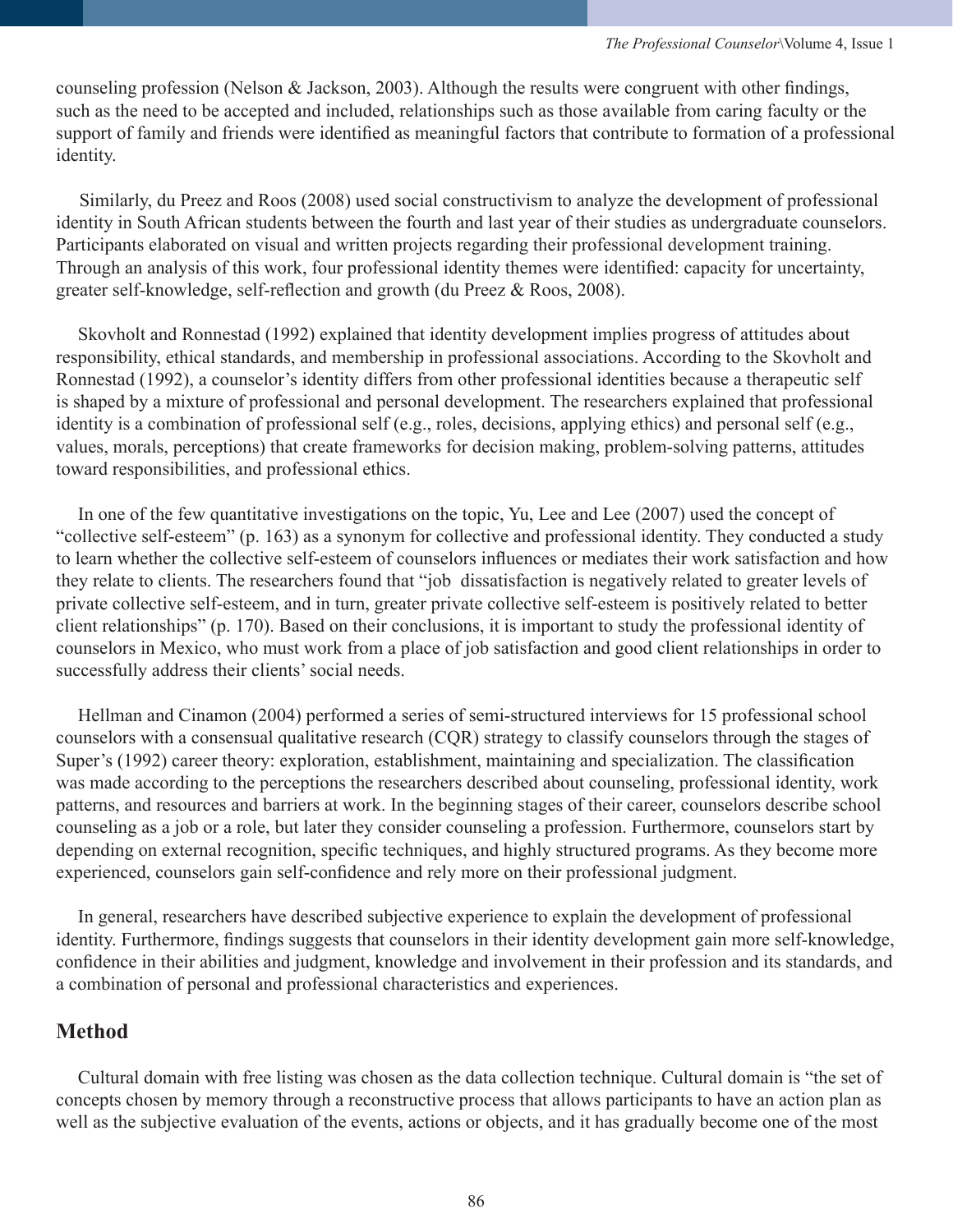powerful techniques to evaluate the meaning of concepts" (Valdez, 2010, p. 62). It has been accepted in Mexico and applied principally in social psychology and education to define and delineate several concepts such as psychologist (García-Silberman & Andrade, 1994); love, men and women (Hernández & Benítez, 2008); parenting (Medina et al., 2011); the rich and poor (Valdez, 2010); family (Andrade, 1994, 1996; Camacho & Andrade, 1992); and corruption (Avendaño & Ferreira, 1996), among others. This methodology was chosen because "professional identity" is a subjective concept to which different meanings are granted based on personal experiences; the idea was to show the concepts related to the meaning counselors give to their identity.

In this study, the authors posed the following question: What meaning do Mexican counselors give to their professional identity? The dependent variable was professional identity and the attributive variable was level of preparation (student or professional). The study was transversal (data recovery at a unique time frame) and descriptive.

## **Participants**

The participants in the study included advanced students in at least their third semester in the master's counseling program at Universidad Iberoamericana and professional counselors who graduated from the program at least one year ago. Fifteen of 17 advanced students (88.23%) participated, including 3 men and 12 women with an average age of 29.40 years. Twelve of 29 graduates (41%) participated, including 1 man and 11 women, with an average age of 42.75 years.

## **Survey Development and Procedure**

 Each participant was asked to list 10 words or brief terms to describe the concept *counselor professional identity.* Afterward, participants were asked to rank each word from 1–10, assigning 1 to the characteristic word considered the most relevant and 10 to the word considered least relevant. Advanced counseling students were given the survey in their classrooms and graduate counselors were sent the survey via e-mail. The surveys were analyzed following Valdez (2010), obtaining the definitions with the semantic weight (M), for both students and professionals, considering the frequency with which the words were mentioned, as well as the assigned rankings. The authors used a mathematical procedure called *el valor M total* [Total M Value] (VMT; Valdez, 2010), which entails multiplying the frequency of occurrence times the weight of each defining word. Next, a cross-multiplication was done, considering the highest VMT as 100% in order to obtain the semantic distance between each concept and the stimulus concept (i.e., counselor professional identity). This procedure is referred to as FMG (Valdez, 2010).

# **Results**

For the students, the defining terms for the stimulus *counselor professional identity*, listed in the order of the frequency and relevance with which the participants used and ranked them, were as follows:

empathic, understands, sensitive, ethical, honest, sincerity, fair, prepared, knowledge, trained, updated, flexible, adapts, support, help, backup, listening, human, warm, congruence, authentic, mental health, well-being, trustable, integrative, responsible, commitment, intervening, implementing, action, professionalism, respect, tolerance, multicultural, contextualized, diversity, observer, acceptance, non-judgment, structure, organizes, collaboration, design, planning, creativity, patience, goal recognition, positive view, growth, development, contention, service attitude, dedication, different, brief, social commitment, interdisciplinary, reflective, analyzes, guides, communicates, open, wide view, curious, scientific, relationship, psychotherapist, therapist, educates, prudent, diagnoses, prevention,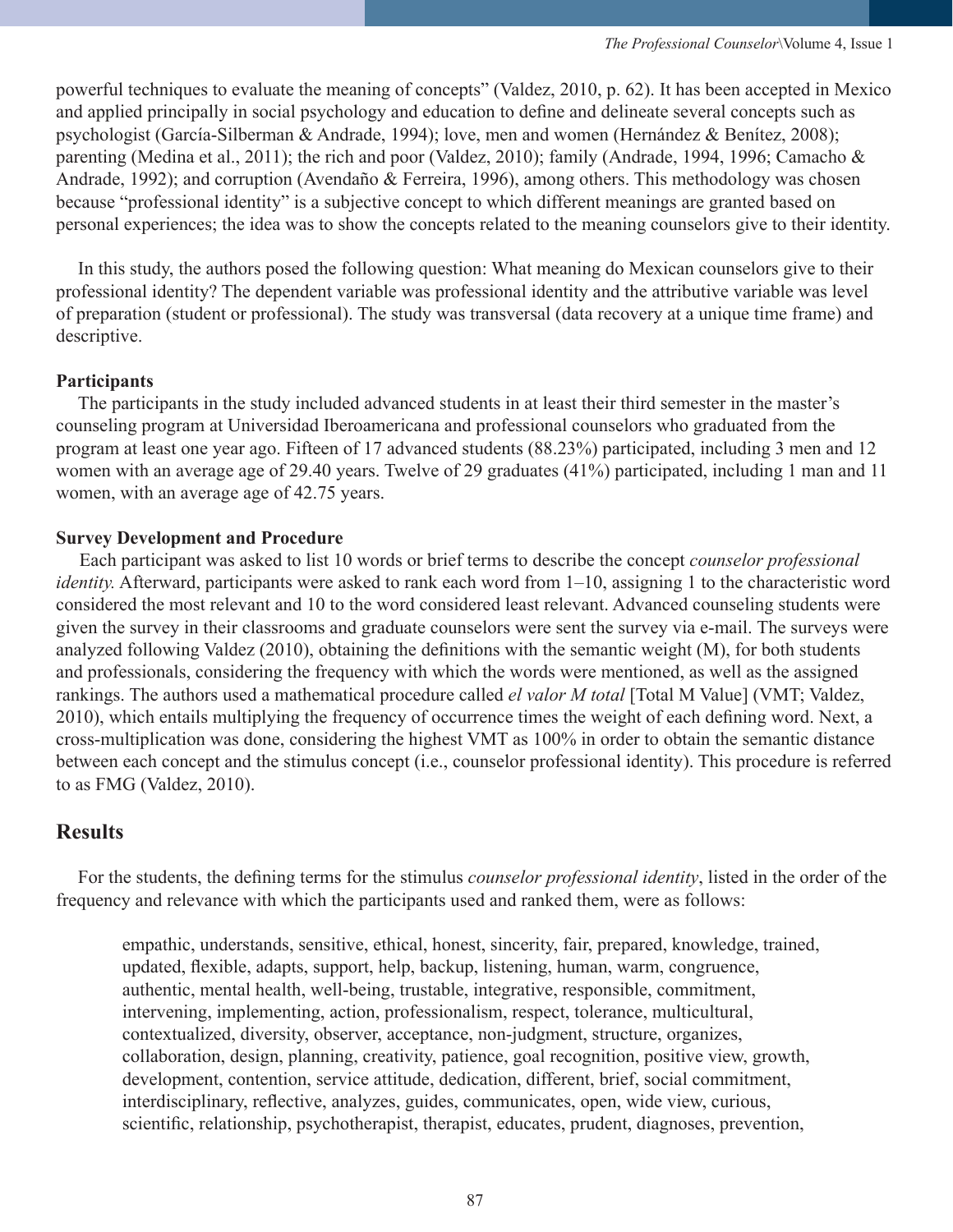dynamic, specialized, assertive, personal, practical, resilient, facilitator, personal therapy, strategic and consultant.

Consensually, the researchers separated these concepts into semantic categories, taking into account terms that are synonyms or that have a very similar meaning, leaving 57 definitions. Similarly, those concepts with more semantic weight were detected, resulting in the Semantic Association Memory (SAM) group according to Valdez (2010), which refers to the 15 categories with the most relevance (M total). This process is done considering frequency and weight. This group includes 17 categories since the last 3 present the same value. Table 1 shows terms that counseling students used to define counselor identity, weighted in order of relevance.

## **Table 1**

*Counseling Students' Identity*

| <b>Semantic Defining Categories</b>      | VMT | <b>FMG</b> |
|------------------------------------------|-----|------------|
| Empathic, understands, sensitive         | 76  | 100%       |
| Ethical                                  | 52  | 68.42%     |
| Honest, sincere, fair                    | 52  | 68.42%     |
| Prepared, knowledge, updated, trained    | 44  | 57.89%     |
| Flexible, adapts                         | 43  | 56.57%     |
| Support, help, backup                    | 35  | 46.05%     |
| Listening                                | 33  | 43.42%     |
| Warm, human                              | 32  | 42.10%     |
| Congruence, authentic                    | 29  | 38.15%     |
| Mental health, well-being                | 25  | 32.89%     |
| Trustable                                | 25  | 32.89%     |
| Integrative                              | 23  | 30.26%     |
| Responsible, commitment                  | 21  | 27.64%     |
| Intervening, implementing, action        | 17  | 22.36%     |
| Professionalism                          | 16  | 21.05%     |
| Respect, tolerance                       | 16  | 21.05%     |
| Multicultural, contextualized, diversity | 16  | 21.05%     |

*Note.* VMT = Total M Value; FMG = semantic distance between the defining words.

For graduated professional counselors, the defining terms for the stimulus *counselor professional identity*, listed in the order of frequency with which participants used and ranked them, were as follows:

empathic, commitment, dedicated, responsible, ethical, serves vulnerable populations, social service, prepared, experienced, updated, supervised, studious, research, listening, authentic, genuine, congruent, support, assistance, orientation, guidance, honesty, integrity, integrative,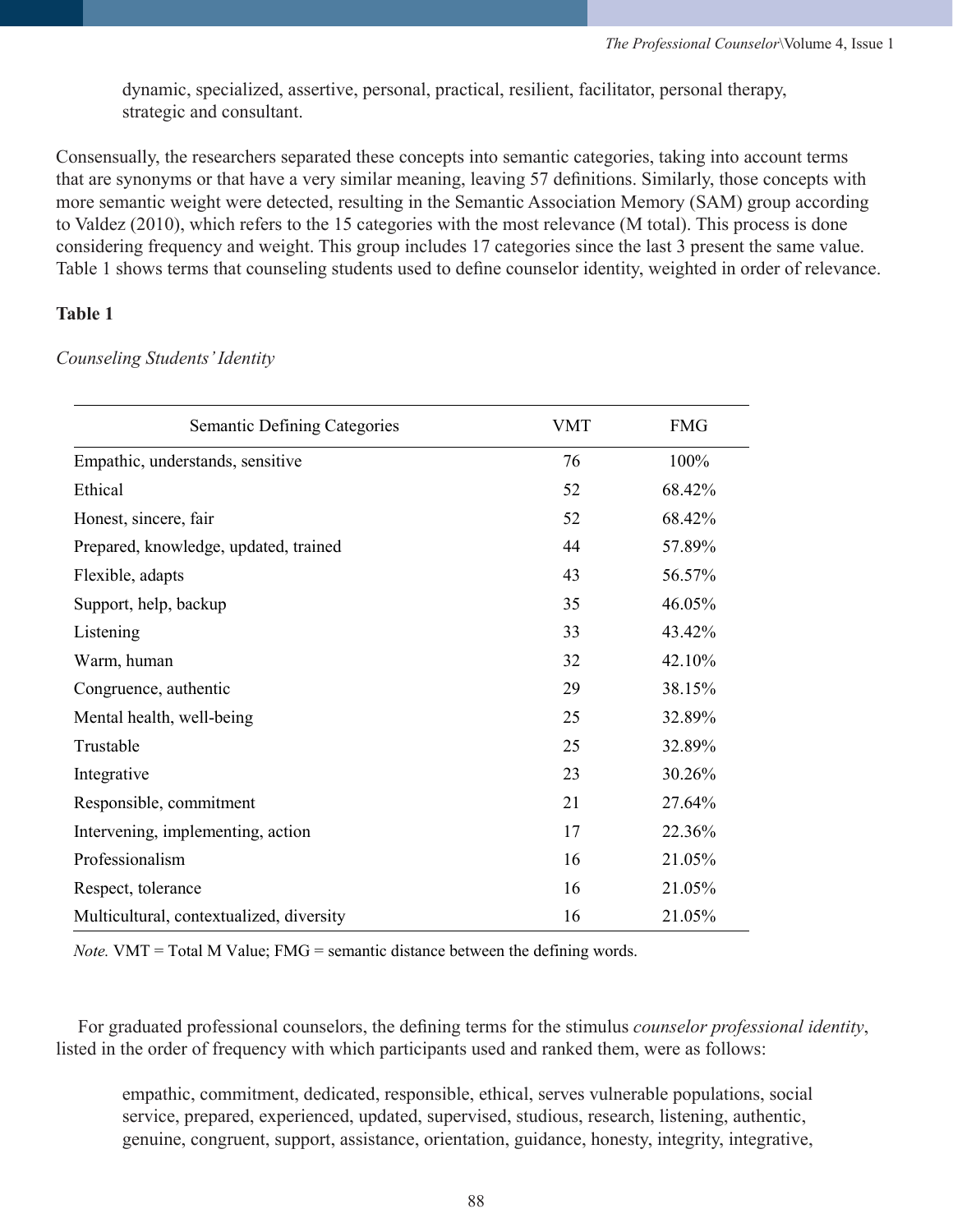trustable, educates, informative, professional, versatile, adaptable, flexible, active, guide, creative, discipline, work, therapeutic relationship, curious, healthy, motivated, reflective, framing, intelligent, strength, ecological, humble, sensitize, acceptance, verbal, focused, aware, systemic, problem-solving, catalyze, assertiveness, decision-making, practical, positive, growth, development, fair, influence, self-knowledge, respectful, tolerant, reflects, cheerful and certified.

Once more, the defining words were classified into semantic categories, obtaining 48 definitions, as well as detecting those with the most semantic weight, resulting in a SAM group with the 15 most relevant categories. The authors derived these categories by considering higher frequencies and weight. The participants indicated that being *empathic* was the closest concept to counselor professional identity. The authors established *empathic* as FMG = 100, and cross-multiplied the other concepts to obtain their distance. Table 2 shows terms that professional counselors used to define counselor identity, weighted in order of relevance.

## **Table 2**

| <b>Semantic Defining Categories</b>                            | <b>VMT</b> | <b>FMG</b> |
|----------------------------------------------------------------|------------|------------|
| Empathic                                                       | 62         | 100%       |
| Commitment, dedicated, responsible                             | 54         | 87.09%     |
| Ethical                                                        | 48         | 77.41%     |
| Serves vulnerable population, social service                   | 46         | 74.19%     |
| Prepared, experienced, updated, supervised, studious, research | 36         | 58.06%     |
| Listening                                                      | 34         | 54.83%     |
| Authentic, genuine, congruent                                  | 28         | 45.16%     |
| Support                                                        | 27         | 43.54%     |
| Guidance, orientation                                          | 24         | 38.70%     |
| Honesty, integrity                                             | 24         | 38.70%     |
| Integrative                                                    | 23         | 37.09%     |
| Trustable                                                      | 22         | 35.08%     |
| Educates, informative                                          | 22         | 35.08%     |
| Professional                                                   | 18         | 29.03%     |
| Flexible, versatile, adapts                                    | 16         | 25.80%     |

*Professional Counselors' Identity*

The resulting defining concepts also were divided into two categories: (a) the way counselors work and (b) the way counselors are. The authors believe it is important to understand how counselors actually perceived their role in their work (e.g., professional behaviors, attitudes, approaches, roles, and functions) and also the way they identify themselves personally (e.g., characteristics and abilities; see Table 3).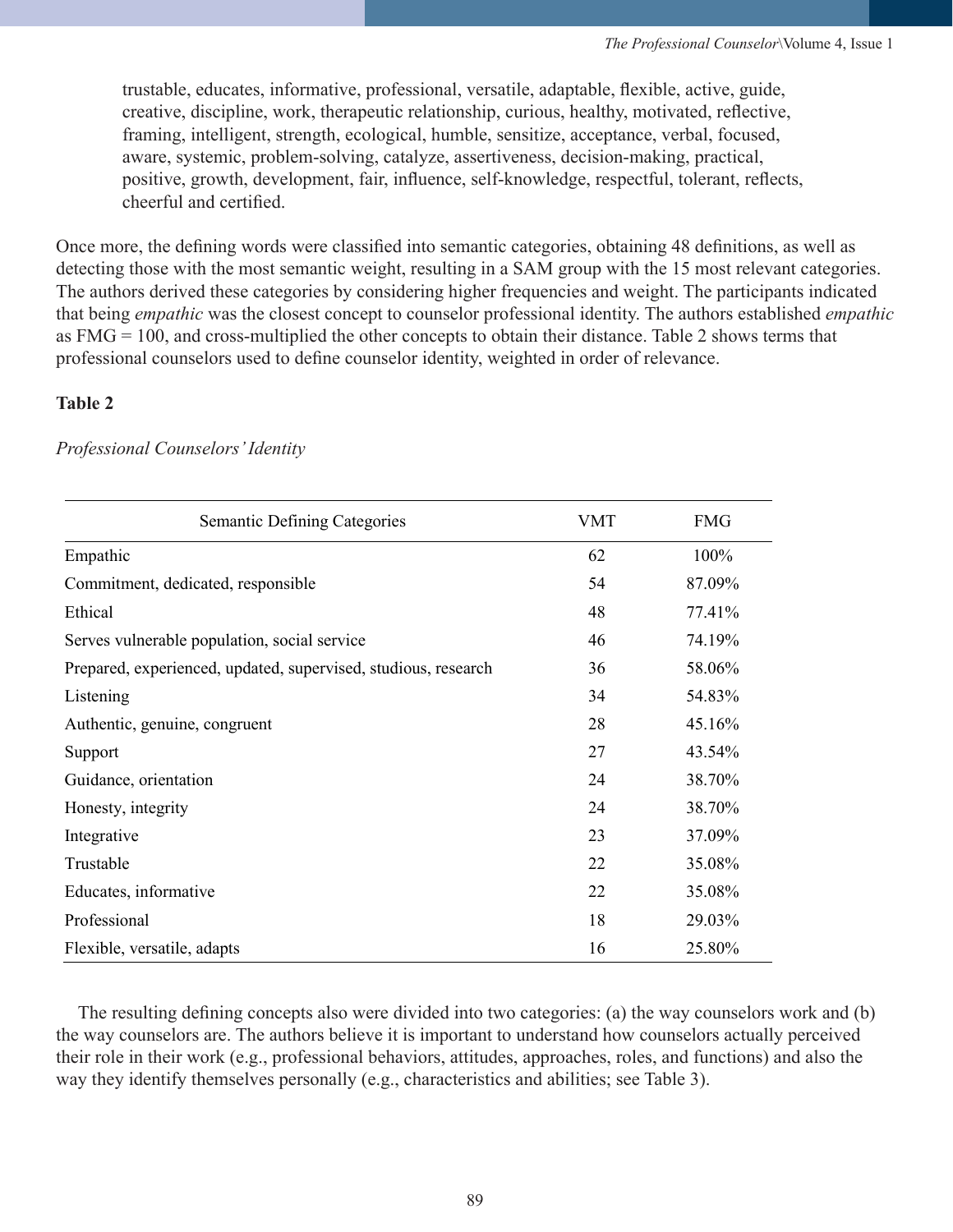#### **Table 3**

*Counselors' Roles and Characteristics* 

| The Way Counselors Work                         | The Way Counselors Are            |
|-------------------------------------------------|-----------------------------------|
| Ethical                                         | Listener                          |
| Social service, serves vulnerable population    | Empathic, understands, sensitive  |
| Preparation, training, up-to-date, supervision, | Committed, dedicated, responsible |
| studying                                        | Warm, human                       |
| Professionalism                                 | Authentic, genuine, congruent     |
| Educates, informs                               | Respectful, tolerant              |
| Support, helps                                  | Honest, integrity                 |
| Guidance                                        | Trustable                         |
| Mental health, well-being                       | Flexible, versatile, adaptable    |
| Multiculturalism, contextualizes, diversity     |                                   |
| Integrative                                     |                                   |

## **Discussion**

It is possible to distinguish professional identity with common themes that begin during counselor training and continue as a process (Auxier et al., 2003; Balduzzi & Corrado, 2010; Brott & Myers, 1999). More similarities than differences were found comparing students and graduates.

For students and professionals, empathy occupies the most relevant place when describing counselor identity. It is interesting to observe how counselors, students and professionals prioritize values and concepts that come from a humanistic approach (e.g., empathy, authenticity, being genuine, congruent, warmth). This finding coincides with what Hansen (2003) expressed in that the counseling profession has its roots in the humanistic model, which is an undeniable part of its identity. This is also congruent with the values that the Universidad Iberoamericana promotes with students.

Ethics appear predominantly in both sets of participants, likely since professional identity and ethics are closely related (Nugent & Jones, 2009; Ponton & Duba, 2009; Skovholt & Ronnestad, 1992). Responsibility and commitment, as well as training and preparation, appear to be important defining words for counseling students and graduates, indicating that these concepts are considered fundamental. Furthermore, students and graduates consider flexibility as one of a counselor's professional identity characteristics, which relates to versatility in counselor roles and functions. Attending to the vulnerable population and social commitment were prominent for graduates, which fortunately matches well with the mission of counseling at their university (Universidad Iberoamericana, n.d.-b).

According to the data, the concept of *prevention* does not emerge as a direct priority that Mexican counselors believe distinguishes them. Students mention this concept, but just once and with low relevance; however, it does not reveal itself at all as a defining term for professionals. This finding does not correlate well with actual course descriptions within the counseling master's degree program (Universidad Iberoamericana, n.d.-a); therefore, changes in the program curricula may be needed. Students identified multiculturalism and diversity in the description of their professional identity; however, graduates did not. This distinction could be related to the recent teaching of this topic in Mexico and is expected to increase in the new generation of graduates.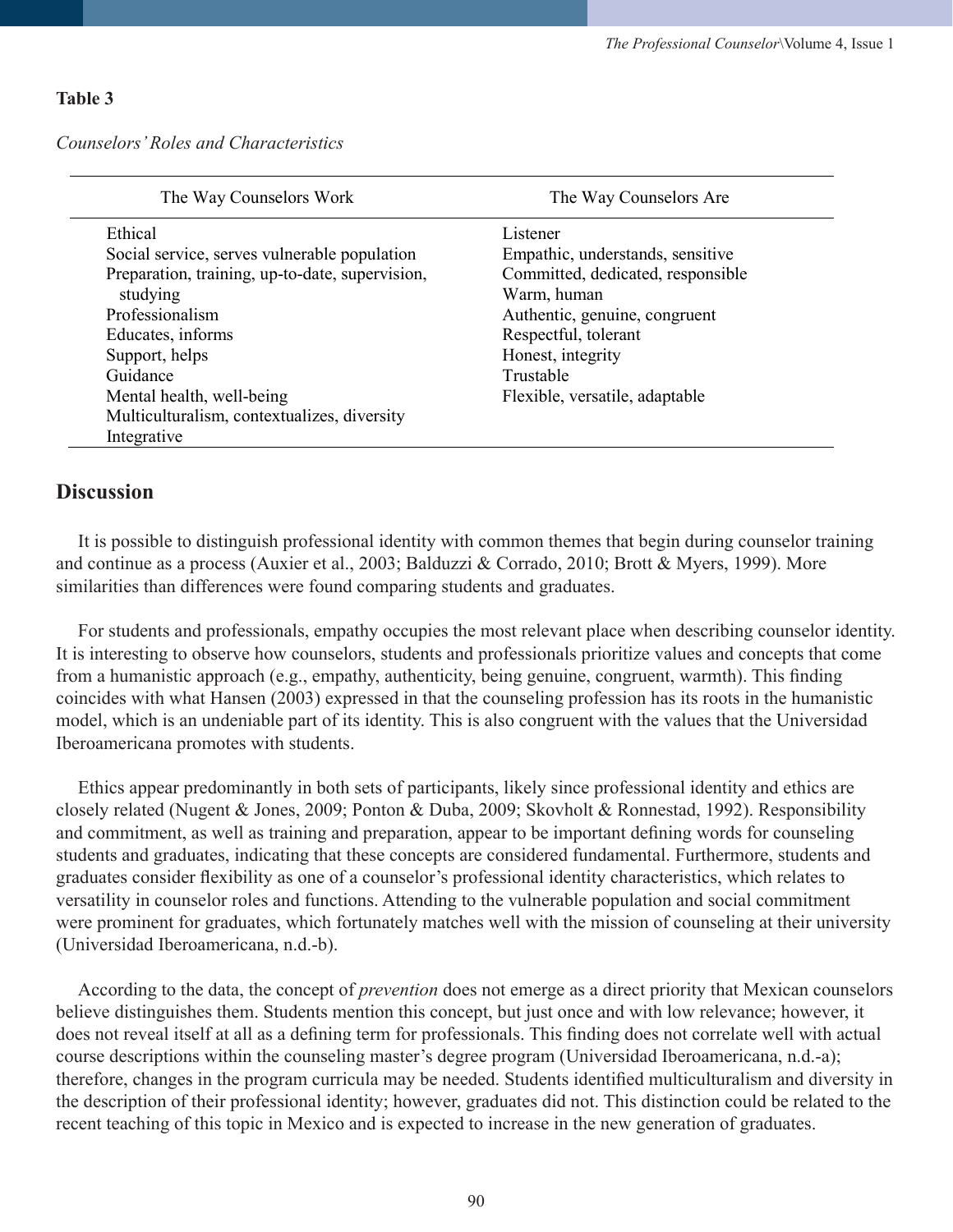It is important to note the limitations to this preliminary descriptive study. The sample was limited to 27 participants and no in-depth interviews were done in order to more comprehensively understand student and counselor perceptions. There is no basis for suggesting that the results can be generalized to other counselor populations, given that the study was specific to the particular context of one program at a private university. It is imperative to continue the study of counselor professional identity in Mexico with more participants and indepth interviews.

 There are several implications for Mexican counselor educators in regard to the development of counselor professional identity. First, there is the understanding that counselors are models in their professional activities including writing, affiliations and certification. It is imperative that educators invite students to get involved in national and international associations; promote practice, research and writing; and exalt the relevance of counselor certification.

 Prevention—on the one hand a historic activity of many counselors—has proven to be a less important to Mexican counselors. To enhance this concept, the university curricula design may need to emphasize this topic in the thematic content of the program's courses. Practica and internships might as well include prevention strategies in the student's roles and functions. Furthermore, an elective course about prevention program design and implementation could be offered. On the other hand, it may be that prevention is a good idea, but not actually practiced by professional counselors because people tend to not pay for preventive services.

 In summary, counseling students and graduates in Mexico share a common professional identity selfdescribed as empathic, ethical, committed, versatile, trained and supportive. Efforts should be made to continue enhancing counseling core values as the profession continues to grow in Mexico, as well as internationally.

## *Conflict of Interest and Funding Disclosure*

*The author reported no conflict of interest or funding contributions for the development of this manuscript.*

# **References**

- American Counseling Association. (n.d.). *20/20: A vision for the future of counseling*. Retrieved from <http://www.counseling.org/20-20/index.aspx>
- Andrade, P. P. (1994). *El significado de la familia* [The meaning of family]. *La Psicología Social en México*, *V*, 83–87.
- Andrade, P. P. (1996). *El significado del padre y madre* [The meaning of father and mother]. *La Psicología Social en México*, *VI*, 337–342.
- Asociación Mexicana de Orientación Psicológica y Psicoterapia. (2014). *Misión y objetivos* [Mission and objectives]. Retrieved from <http://amopp.org/amopp-p/index.php/amoop-menu/mision-menu>
- Auxier, C. R., Hughes, F. R., & Kline, W. B. (2003). Identity development in counselors-in-training. *Counselor Education and Supervision*, *43*, 25–38. doi:10.1002/j.1556-6978.2003.tb01827.x
- Avendaño, S. R., & Ferreira, N. L. (1996). Significado psicológico de corrupción en estudiantes universitarios [Psychological meaning of corruption in college students]. *La Psicología Social en México*, *VI*, 132–136.
- Balduzzi, M. M., & Corrado, R. E. (2010). Representaciones sociales e ideología en la construcción de la identidad profesional de estudiantes universitarios avanzados [Social representations and ideology in professional identity of advanced college students]. *Revista Intercontinental de Psicología y Educación*, *12*, 65–83.
- Brott, P. E., & Myers, J. E. (1999). Development of professional school counselor identity: A grounded theory. *Professional School Counseling*, *2*, 339–348.